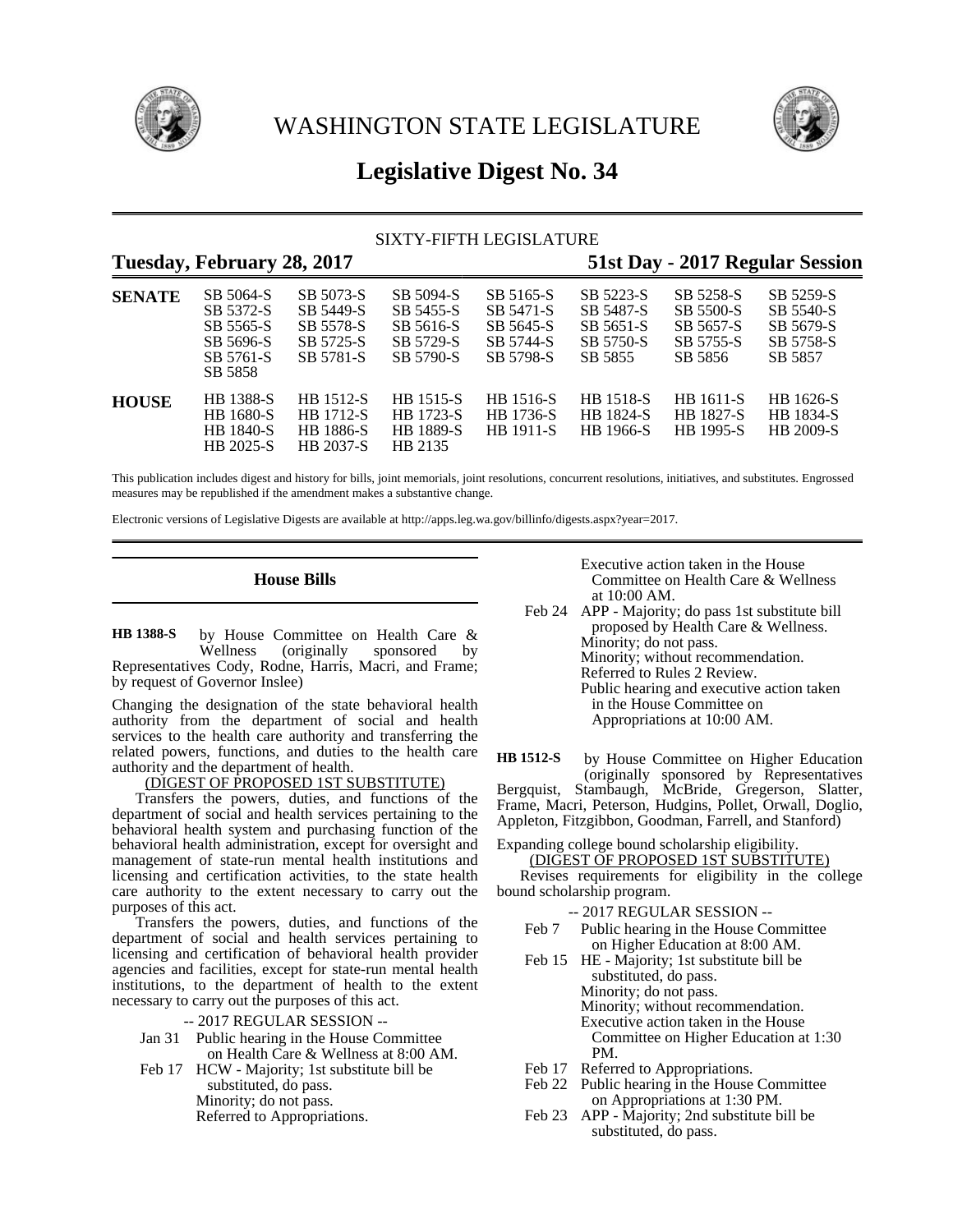Minority; do not pass. Executive action taken in the House Committee on Appropriations at 1:30 PM.

Feb 24 Referred to Rules 2 Review.

by House Committee on Transportation (originally sponsored by Representatives Graves, Riccelli, and Kraft) **HB 1515-S**

Clarifying the appropriate format for signed written authorizations for special parking privileges.

(DIGEST OF PROPOSED 1ST SUBSTITUTE)

Requires a licensed physician, an advanced registered nurse practitioner, or a physician assistant who is authorizing a parking permit to provide a signed written authorization on a prescription pad or paper or office letterhead or by electronic means.

-- 2017 REGULAR SESSION --

- Feb 6 Public hearing in the House Committee on Transportation at 3:30 PM.
- Feb 15 TR Majority; 1st substitute bill be substituted, do pass. Executive action taken in the House

Committee on Transportation at 3:30 PM.

- Feb 17 Referred to Rules 2 Review.
- Feb 24 Rules Committee relieved of further consideration. Placed on second reading suspension calendar.
- Feb 27 Committee recommendations adopted and the 1st substitute bill substituted. Placed on third reading. Third reading, passed; yeas, 96; nays, 0; absent, 0; excused, 2.
- by House Committee on State Govt, Elections & IT (originally sponsored by Representative MacEwen) **HB 1516-S**

Requiring a study of the feasibility of implementing an internet site for public records information.

(DIGEST OF PROPOSED 1ST SUBSTITUTE)

Requires the division of archives and records management in the office of the secretary of state to: (1) Conduct a study to assess the feasibility of implementing a statewide open records portal through which a user can request and receive a response through a single internet web site relating to public records information;

(2) Hire a consultant to conduct the study; and

(3) Convene a stakeholder group to develop the initial scope and direction of the study.

-- 2017 REGULAR SESSION --

- Feb 7 Public hearing in the House Committee on State Government and Elections & Information Technology at 8:00 AM.
- Feb 15 SEIT Majority; 1st substitute bill be substituted, do pass. Executive action taken in the House
	- Committee on State Government and Elections & Information Technology at 1:30 PM.
- Feb 17 Referred to Appropriations.

by House Committee on Education (originally sponsored by Representatives Senn, Stambaugh, Lovick, Stonier, Harris, Slatter, Kilduff, Nealey, Caldier, Clibborn, Ortiz-Self, Haler, Kloba, Pollet, Orwall, Doglio, Kagi, Fitzgibbon, Goodman, Bergquist, Hudgins, Ormsby, Stanford, and Santos) **HB 1518-S**

Improving student achievement by promoting social emotional learning throughout the calendar year.

(DIGEST OF PROPOSED 1ST SUBSTITUTE)

Establishes the summer step up act.

Requires the department of early learning to contract for up to an additional six hundred slots in summer early childhood education and assistance programs at K-12 school building sites giving priority to programs operated in K-12 school buildings that: (1) Plan to include fouryear old and five-year old children;

(2) Are in low-income areas or areas underserved by the programs; and

(3) Plan to fund meal programs during the summer using reimbursements from the United States department of agriculture or other nonstate sources.

Requires the superintendent of public instruction to convene a work group to build upon the social emotional learning work group established in 2016.

Creates the summer step-up grant program to increase the number of programs that combine academics and social emotional learning.

- -- 2017 REGULAR SESSION --
- Feb 13 Public hearing in the House Committee on Education at 1:30 PM.
- Feb 14 Executive session scheduled, but no action was taken in the House Committee on Education at 1:30 PM.
- Feb 16 ED Majority; 1st substitute bill be substituted, do pass. Minority; without recommendation. Executive action taken in the House Committee on Education at 8:00 AM.
- Feb 17 Referred to Appropriations.

by House Committee on Environment (originally sponsored by Representatives Farrell, Fitzgibbon, Fey, Peterson, Slatter, Tharinger, Pollet, Stonier, Senn, Appleton, Chapman, Goodman, Robinson, Pettigrew, Bergquist, Hudgins, McBride, Cody, Macri, Doglio, Stanford, Jinkins, Tarleton, and Kagi) **HB 1611-S**

Concerning oil transportation safety.

(DIGEST OF PROPOSED 1ST SUBSTITUTE)

Addresses oil transportation safety to: (1) Enhance safety measures that protect against the risk of oil spills occurring on land and water;

(2) Provide a sustainable source of funding for the state's oil spill preparedness and response program; and

(3) Ensure the state's ability to recover from a large oil spill.

#### -- 2017 REGULAR SESSION --

- Feb 6 Public hearing in the House Committee on Environment at 1:30 PM.
- Feb 16 ENVI Majority; 1st substitute bill be substituted, do pass. Minority; do not pass.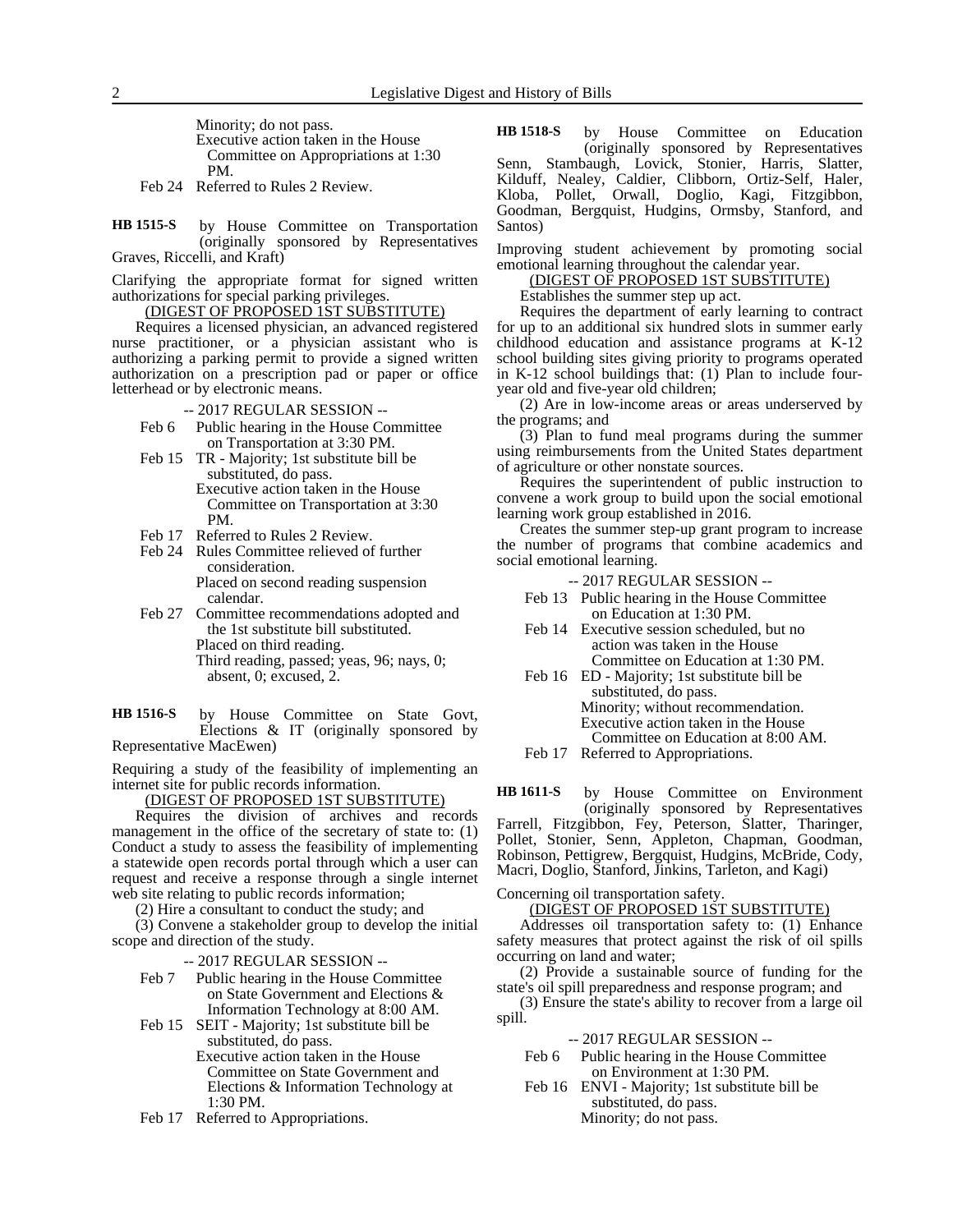Executive action taken in the House Committee on Environment at 8:00 AM.

- Feb 17 Referred to Finance.
- Feb 23 Public hearing in the House Committee on Finance at 8:00 AM.
- Mar 3 Scheduled for executive session in the House Committee on Finance at 8:00 AM. (Subject to change)
- by House Committee on Public Safety (originally sponsored by Representatives Blake and J. Walsh) **HB 1626-S**

Changing the date in which community impact statements are provided to the department of corrections.

(DIGEST OF PROPOSED 1ST SUBSTITUTE)

Changes the time frame in which community impact statements are provided to the department of corrections.

-- 2017 REGULAR SESSION --

- Feb 9 Public hearing in the House Committee on Public Safety at 8:00 AM.
- Feb 16 PS Majority; 1st substitute bill be substituted, do pass. Executive action taken in the House Committee on Public Safety at 8:00 AM.
- Feb 17 Referred to Rules 2 Review.
- Feb 24 Rules Committee relieved of further consideration. Placed on second reading suspension calendar.
- Feb 27 Committee recommendations adopted and the 1st substitute bill substituted. Placed on third reading. Third reading, passed; yeas, 96; nays, 0; absent, 0; excused, 2.

by House Committee on Public Safety (originally sponsored by Representatives Goodman, Klippert, and Pettigrew; by request of Department of Corrections) **HB 1680-S**

Concerning the sentencing elements worksheet.

(DIGEST OF PROPOSED 1ST SUBSTITUTE)

Requires the department of corrections, in consultation with the administrative office of the courts, Washington superior court judges' association, Washington association of prosecuting attorneys, Washington association of criminal defense lawyers, Washington public defenders' association, and Washington association of county clerks, to develop a mandatory sentencing elements worksheet that will be used to identify and record the elements of a court's order that are required by the department to calculate an offender's confinement term and community custody term when ordered.

-- 2017 REGULAR SESSION --

- Feb 9 Public hearing in the House Committee on Public Safety at 8:00 AM.
- Feb 16 PS Majority; 1st substitute bill be substituted, do pass. Executive action taken in the House
	- Committee on Public Safety at 8:00 AM.
- Feb 17 Referred to Rules 2 Review.

#### by House Committee on Commerce & Gaming (originally sponsored by Representatives Sawyer and Condotta) **HB 1712-S**

Establishing an endorsement to the marijuana retailer's license to authorize marijuana delivery services.

(DIGEST OF PROPOSED 1ST SUBSTITUTE)

Creates a marijuana delivery endorsement to a marijuana retailer's license that authorizes the holder to deliver marijuana products to a person who is at least twenty-one years old at a private residence, hotel, motel, boarding house, resort, hostel, trailer camp, or similar lodging business.

Addresses marijuana agreements between the governor and federally recognized Indian tribes with regard to delivery sales to consumers by tribes, tribal enterprises, or tribal member-owned businesses that are retailers of marijuana.

-- 2017 REGULAR SESSION --

- Feb 6 Public hearing in the House Committee on Commerce & Gaming at 1:30 PM.
- Feb 16 COG Majority; 1st substitute bill be substituted, do pass. Minority; do not pass. Minority; without recommendation. Executive action taken in the House Committee on Commerce & Gaming at 8:30 AM.
- Feb 17 Referred to Appropriations.

by House Committee on Labor & Workplace Standards (originally sponsored by Representatives Haler, Riccelli, Sells, Gregerson, Ormsby, Doglio, and Pollet) **HB 1723-S**

Creating the presumption of occupational disease for certain employees at the United States department of energy Hanford site.

## (DIGEST OF PROPOSED 1ST SUBSTITUTE)

States that there exists a prima facie presumption, with regard to United States department of energy Hanford site workers who are covered under the state industrial insurance act, that the following are occupational diseases: Respiratory disease; heart problems, experienced within seventy-two hours of exposure to fumes, toxic substances, or chemicals at the site; cancer; acute and chronic beryillium disease; and neurological disease.

- -- 2017 REGULAR SESSION --
- Feb 9 Public hearing in the House Committee on Labor & Workplace Standards at 8:00 AM.
- Feb 14 Executive session scheduled, but no action was taken in the House Committee on Labor & Workplace Standards at 1:30 PM.
- Feb 16 LAWS Majority; 1st substitute bill be substituted, do pass. Minority; do not pass. Minority; without recommendation. Executive action taken in the House Committee on Labor & Workplace Standards at 8:00 AM.
- Feb 17 Referred to Rules 2 Review.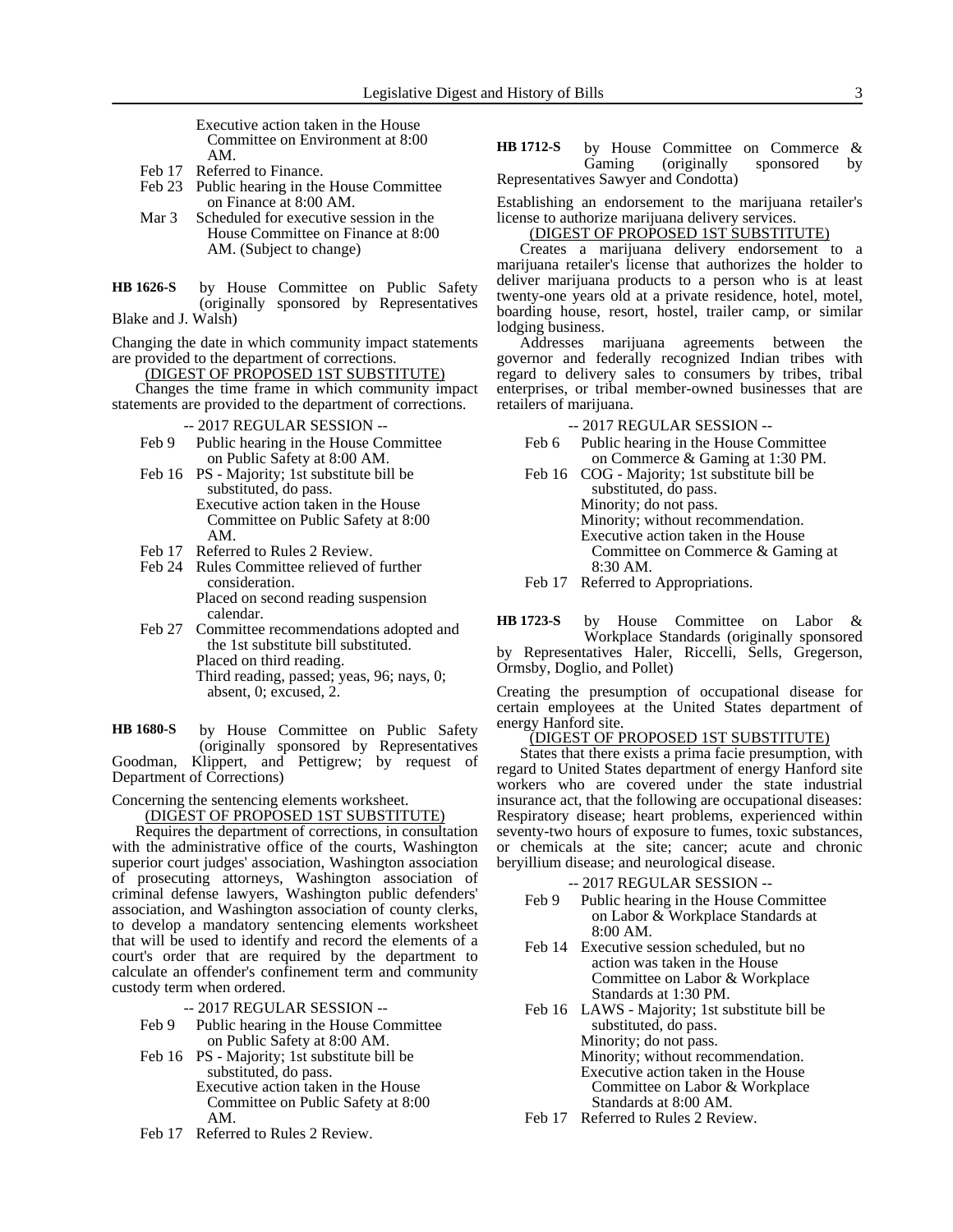by House Committee on Public Safety (originally sponsored by Representatives Dye, Goodman, Dent, Koster, Griffey, Blake, Springer, Orwall, Kretz, Tharinger, and Tarleton) **HB 1736-S**

Concerning the establishment of a premobilization assistance program to assist local fire suppression entities on the initial attack of a wildland fire.

#### (DIGEST OF PROPOSED 1ST SUBSTITUTE)

Requires the state fire marshal to establish and manage a premobilization assistance program designed to provide financial assistance to local fire suppression entities for the cost of flying or contracting for aircraft, before involvement of the department of natural resources or mobilization, on the initial attack of wildland fires or with the goal of preventing wildland fires from escalating to a level where state fire mobilization is necessary or warranted.

-- 2017 REGULAR SESSION --

- Feb 13 Public hearing in the House Committee on Public Safety at 1:30 PM.
- Feb 16 PS Majority; 1st substitute bill be substituted, do pass. Executive action taken in the House Committee on Public Safety at 8:00 AM.
- Feb 17 Referred to Appropriations.

by House Committee on Environment (originally sponsored by Representatives Peterson, Lovick, Kagi, Ortiz-Self, Tarleton, Robinson, Stanford, Ormsby, and Doglio) **HB 1824-S**

Concerning electronic product recycling.

(DIGEST OF PROPOSED 1ST SUBSTITUTE)

Addresses a system for the collection, transportation, and recycling of covered electronic products.

-- 2017 REGULAR SESSION --

- Feb 7 Public hearing in the House Committee on Environment at 1:30 PM.
- Feb 16 ENVI Majority; 1st substitute bill be substituted, do pass. Minority; do not pass. Executive action taken in the House Committee on Environment at 8:00 AM.
- Feb 17 Referred to Rules 2 Review.
- Feb 24 Rules Committee relieved of further consideration. Placed on second reading.

by House Committee on Education (originally sponsored by Representatives Santos, Tarleton, Fey, Doglio, Pollet, and Ortiz-Self) **HB 1827-S**

Concerning expanding the current and future educator workforce supply through evidence-based strategies to improve and incentivize the recruitment and retention of highly effective educators, especially in high-need subject, grade-level, and geographic areas, and to establish a cohesive continuum of high quality professional learning from preparation programs to job embedded induction, mentoring, collaboration, and other professional development opportunities.

(DIGEST OF PROPOSED 1ST SUBSTITUTE)

Addresses educator recruitment, retention, and certification, evaluation of educator effectiveness, and assistance and incentives for educators.

| $-2017$ REGULAR SESSION $-$          |
|--------------------------------------|
| h 7 Dublic hearing in the House Comp |

- Feb 7 Public hearing in the House Committee on Education at 1:30 PM.
- Feb 14 Executive session scheduled, but no action was taken in the House Committee on Education at 1:30 PM.
- Feb 16 ED Majority; 1st substitute bill be substituted, do pass. Minority; without recommendation. Executive action taken in the House Committee on Education at 8:00 AM.

Feb 17 Referred to Rules 2 Review.

by House Committee on State Govt, Elections & IT (originally sponsored by Representatives Dolan, Jinkins, Doglio, and Ortiz-Self; by request of Public Disclosure Commission) **HB 1834-S**

Concerning campaign finance reporting. (DIGEST OF PROPOSED 1ST SUBSTITUTE)

Revises the fair campaign practices act with regard to campaign finance reporting.

-- 2017 REGULAR SESSION --

- Feb 8 Public hearing in the House Committee on State Government and Elections & Information Technology at 1:30 PM.
- Feb 15 SEIT Majority; 1st substitute bill be substituted, do pass. Executive action taken in the House Committee on State Government and Elections & Information Technology at 1:30 PM.

Feb 17 Referred to Rules 2 Review.

by House Committee on Higher Education (originally sponsored by Representatives Pollet, Frame, Springer, Orwall, Fitzgibbon, Ryu, Bergquist, Stanford, Tarleton, Goodman, Kilduff, Farrell, Fey, Haler, Slatter, and Santos) **HB 1840-S**

#### Establishing the Washington promise program.

(DIGEST OF PROPOSED 1ST SUBSTITUTE)

Creates the Washington promise program to help make the first two years of college affordable and accessible by offering a tuition waiver for eligible students enrolled in associate degree or certificate programs offered by community and technical colleges.

Requires the office of student financial assistance to administer the program for resident students seeking an associate's degree or certificate from a community or technical college.

Requires the state board for community and technical colleges to develop a plan to provide program students who are enrolled at a community or technical college with a quarter-long student success course, during or before their first enrollment period, that teaches essential skills for college success.

Requires the student achievement council, in collaboration with the state board for community and technical colleges, to conduct a study on the effectiveness of the program.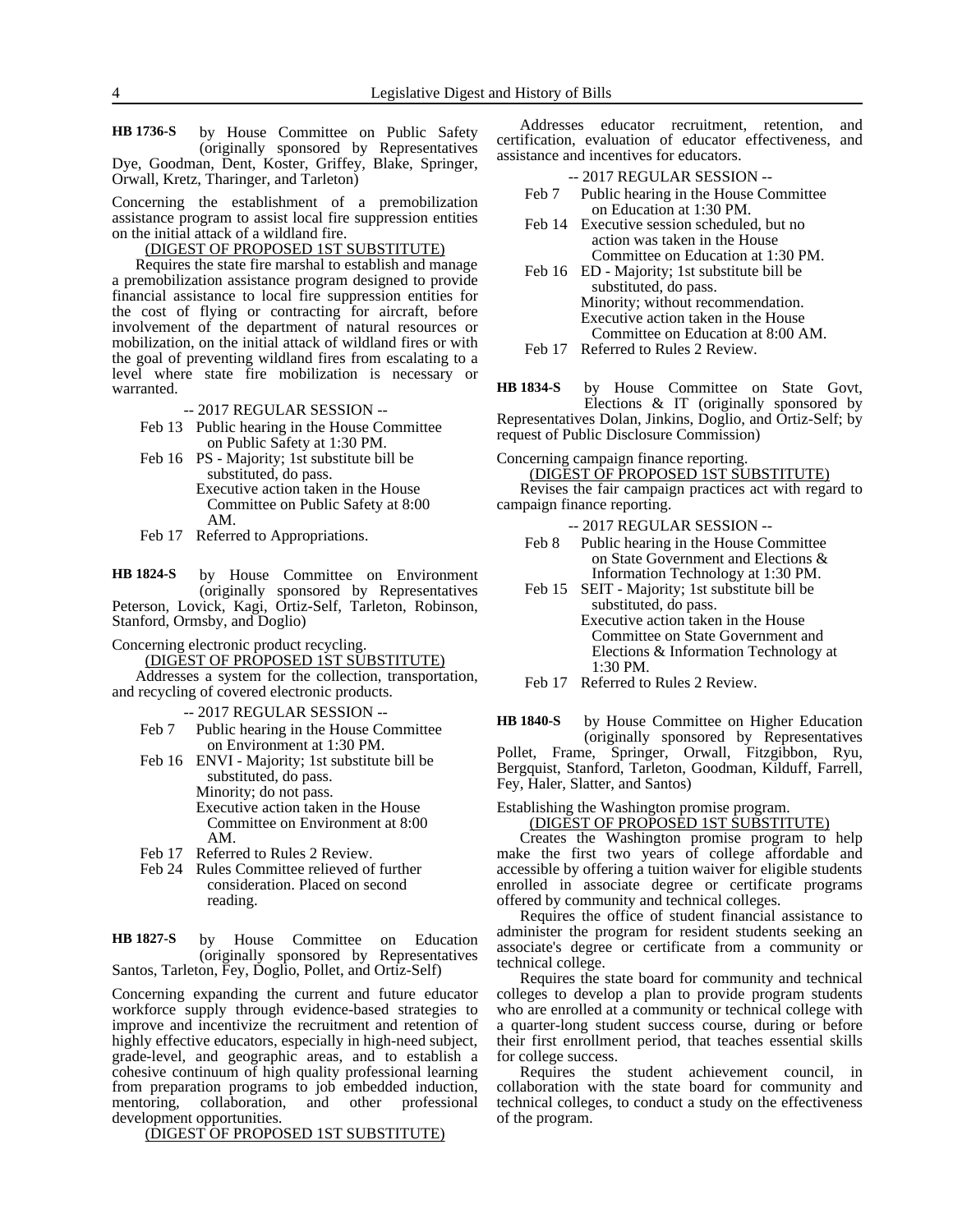Requires the caseload forecast council to estimate the anticipated caseload of the program and include the information in the official state caseload forecast.

Revises the definition of "caseload," for purposes of the caseload forecast council, to include the number of students who are eligible for the program and are expected to attend a community or technical college.

- -- 2017 REGULAR SESSION --
- Feb 8 Public hearing in the House Committee on Higher Education at 1:30 PM.
- Feb 15 HE Majority; 1st substitute bill be substituted, do pass. Minority; do not pass. Minority; without recommendation. Executive action taken in the House Committee on Higher Education at 1:30 PM.
- Feb 17 Referred to Appropriations.

by House Committee on Education (originally sponsored by Representatives Harris, Santos, and Pollet) **HB 1886-S**

Concerning the responsibilities of the superintendent of public instruction and the state board of education.

(DIGEST OF PROPOSED 1ST SUBSTITUTE)

Addresses the superintendent of public instruction's and the state board of education's responsibilities with regard to the following: Accountability; assessments and high school graduation requirements; basic education requirements; private schools; educational service district boundaries; waivers for effective education programs and innovation schools; state board governance; and students with medical conditions.

Transfers certain duties of the state board of education to the superintendent of public instruction.

-- 2017 REGULAR SESSION --

Feb 13 Public hearing in the House Committee on Education at 1:30 PM.

Feb 16 ED - Majority; 1st substitute bill be substituted, do pass. Minority; do not pass. Minority; without recommendation. Executive action taken in the House Committee on Education at 8:00 AM.

Feb 17 Referred to Rules 2 Review.

by House Committee on Public Safety (originally sponsored by Representatives Pettigrew, Appleton, Peterson, Stanford, and Pollet) **HB 1889-S**

Creating an office of the corrections ombuds.

(DIGEST OF PROPOSED 1ST SUBSTITUTE)

Creates the office of the corrections ombuds to: (1) Work for improved conditions and programs for inmates; (2) Support fair treatment of inmates; and

(3) Support changes that facilitate the successful reentry of inmates into the community and promote high standards of justice throughout the state correctional system.

Requires the governor to: (1) Convene an ombuds advisory council with several purposes in support of the ombuds function; and

(2) Designate, by a competitive bidding process, the nonprofit organization that will contract to operate the office of the corrections ombuds.

| --2017 REGULAR SESSION -- |                                              |  |  |  |
|---------------------------|----------------------------------------------|--|--|--|
|                           | Feb 14 Public hearing in the House Committee |  |  |  |
|                           | on Public Safety at 1:30 PM.                 |  |  |  |
|                           | Feb 16 PS - Majority; 1st substitute bill be |  |  |  |

substituted, do pass. Minority; do not pass. Executive action taken in the House Committee on Public Safety at 8:00 AM.

Feb 17 Referred to Appropriations.

by House Committee on Commerce & Gaming (originally sponsored by Representatives Holy, Ormsby, Volz, and Condotta) **HB 1911-S**

Authorizing the masking of odors by regulated marijuana facilities.

#### (DIGEST OF PROPOSED 1ST SUBSTITUTE)

Requires rules adopted by the department of ecology to authorize the concealment or masking of odors from the premises of a licensed marijuana producer or processor.

| -- 2017 REGULAR SESSION --                     |
|------------------------------------------------|
| Public hearing in the House Committee<br>Feb 7 |
| on Commerce & Gaming at 1:30 PM.               |
| Feb 16 COG - Majority; 1st substitute bill be  |
| substituted, do pass.                          |
| Executive action taken in the House            |
| Committee on Commerce & Gaming at              |
| 8:30 AM.                                       |
| Feb 17 Referred to Appropriations.             |
|                                                |

by House Committee on Business & Financial Services (originally sponsored by **HB 1966-S**

Representatives Stanford, Vick, Kirby, and Ormsby)

Addressing the minimum operating requirements and the review of plans necessary to be included in the small business retirement marketplace.

#### (DIGEST OF PROPOSED 1ST SUBSTITUTE)

Authorizes the office of the insurance commissioner to request that the department of financial institutions conduct a plan review before submitting its verification to the department of commerce if the small business retirement marketplace plan includes either life insurance or annuity products, or both.

- -- 2017 REGULAR SESSION --
- Feb 14 Public hearing in the House Committee on Business & Financial Services at 8:00 AM.
- Feb 15 BFS Majority; 1st substitute bill be substituted, do pass. Executive action taken in the House Committee on Business & Financial Services at 1:30 PM.
- Feb 17 Referred to Rules 2 Review.

by House Committee on Community Development, Housing & Tribal Affairs **HB 1995-S**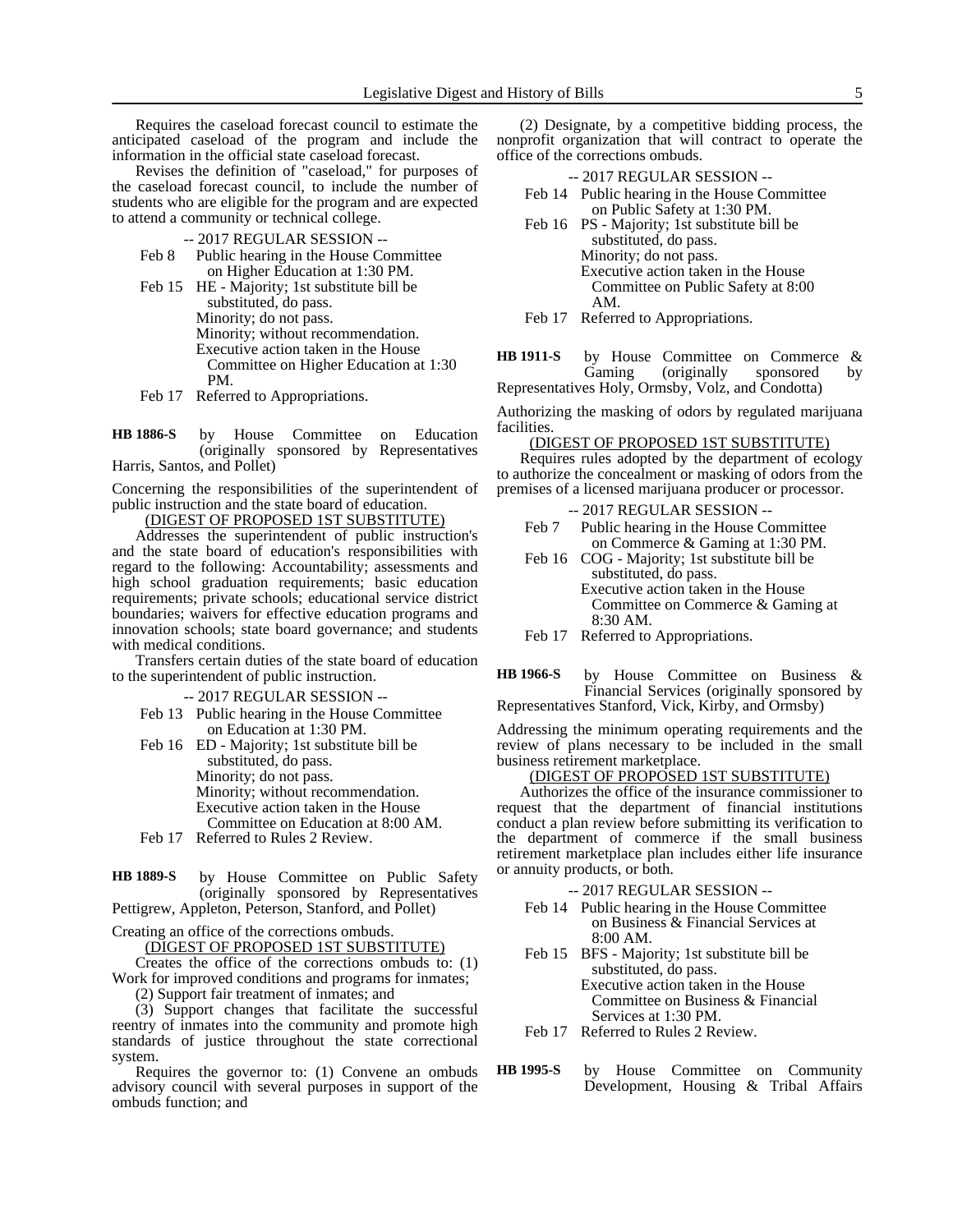(originally sponsored by Representatives Pettigrew, Macri, and Santos)

Concerning the rehabilitation of historic buildings.

(DIGEST OF PROPOSED 1ST SUBSTITUTE) Creates the historic building rehabilitation financing

pilot program in the department of commerce. Requires the department to: (1) Choose a municipality

within which to implement the pilot program; (2) Issue a competitive request for qualifications and

quotations; (3) Select a certified nonprofit community development financial institution to implement the pilot program within the selected municipality; and

(4) Along with the selected financial institution, consult with the department of archaeology and historic preservation to determine which proposed projects involve historically significant buildings and whether the rehabilitation plans for those buildings are consistent with the United States department of the interior's standards for rehabilitation.

Creates the historic building rehabilitation revolving loan fund.

Makes an appropriation.

-- 2017 REGULAR SESSION --

- Feb 14 Public hearing in the House Committee on Community Development and Housing & Tribal Affairs at 10:00 AM.
- Feb 15 CDHT Majority; 1st substitute bill be substituted, do pass. Executive action taken in the House Committee on Community Development and Housing & Tribal Affairs at 8:00 AM.
- Feb 17 Referred to Capital Budget.
- Feb 22 Public hearing in the House Committee on Capital Budget at 8:00 AM.
- Feb 23 CB Majority; 2nd substitute bill be substituted, do pass. Minority; do not pass. Minority; without recommendation. Executive action taken in the House Committee on Capital Budget at 8:00 AM.
- Feb 24 Referred to Rules 2 Review.

by House Committee on Higher Education (originally sponsored by Representatives Reeves, Stonier, Riccelli, Peterson, Doglio, Jinkins, Kilduff, Lovick, Tarleton, McBride, Ormsby, Stanford, Orwall, Muri, Slatter, Ryu, and Fey) **HB 2009-S**

Providing higher education support for gold star families. (DIGEST OF PROPOSED 1ST SUBSTITUTE)

Requires recipients who receive a tuition and fees waiver under RCW 28B.15.621(4) (section 1(4) of this act) to also receive a stipend for textbooks and course materials in the amount of five hundred dollars per academic year to be divided equally among academic terms.

-- 2017 REGULAR SESSION --

- Feb 14 Public hearing in the House Committee on Higher Education at 8:00 AM.
- Feb 15 HE Majority; 1st substitute bill be substituted, do pass.

Executive action taken in the House Committee on Higher Education at 1:30 PM.

- Feb 17 Referred to Appropriations.
- Feb 22 APP Majority; 2nd substitute bill be substituted, do pass. Minority; do not pass. Public hearing and executive action taken in the House Committee on Appropriations at 1:30 PM.

Feb 24 Referred to Rules 2 Review.

by House Committee on Public Safety (originally sponsored by Representatives Goodman, Klippert, Pettigrew, Hayes, Griffey, Chapman, **HB 2025-S**

and Jinkins) Requiring the development and implementation of a comprehensive plan to improve offender programs.

# (DIGEST OF PROPOSED 1ST SUBSTITUTE)

Requires the department of corrections to develop and implement a comprehensive plan for cognitive behavioral change programs and reentry specific programs which must prioritize funding for and implementation of programs that: (1) Follow the risk needs responsivity model;

(2) Focus on higher risk offenders, including violent and nonviolent offenders;

(3) Are deemed evidence-based or research-based by the state institute for public policy or Washington State University, or are recognized in a nationally observed repository, including the national institute of justice, national institute of corrections, or the substance abuse and mental health services administration's national registry of evidence-based programs and practices; and

(4) Have measurable outcomes including reducing recidivism and readmissions to correctional institutions below current levels.

-- 2017 REGULAR SESSION --

- Feb 14 Public hearing in the House Committee on Public Safety at 1:30 PM.
- Feb 16 PS Majority; 1st substitute bill be substituted, do pass. Executive action taken in the House Committee on Public Safety at 8:00 AM.
- Feb 17 Referred to Appropriations.
- Feb 23 Public hearing in the House Committee on Appropriations at 1:30 PM.
- Feb 24 Executive session scheduled, but no action was taken in the House Committee on Appropriations at 10:00 AM.

by House Committee on Higher Education (originally sponsored by Representatives Frame, Haler, Ryu, Pollet, Stambaugh, Kagi, Kilduff, Tarleton, Fitzgibbon, Jinkins, Bergquist, and McDonald) **HB 2037-S**

Reauthorizing the work group concerned with removing obstacles for higher education students with disabilities.

(DIGEST OF PROPOSED 1ST SUBSTITUTE)

Extends the expiration to August 1, 2018, for the work group convened by the council of presidents to explore ways to improve the process for students with disabilities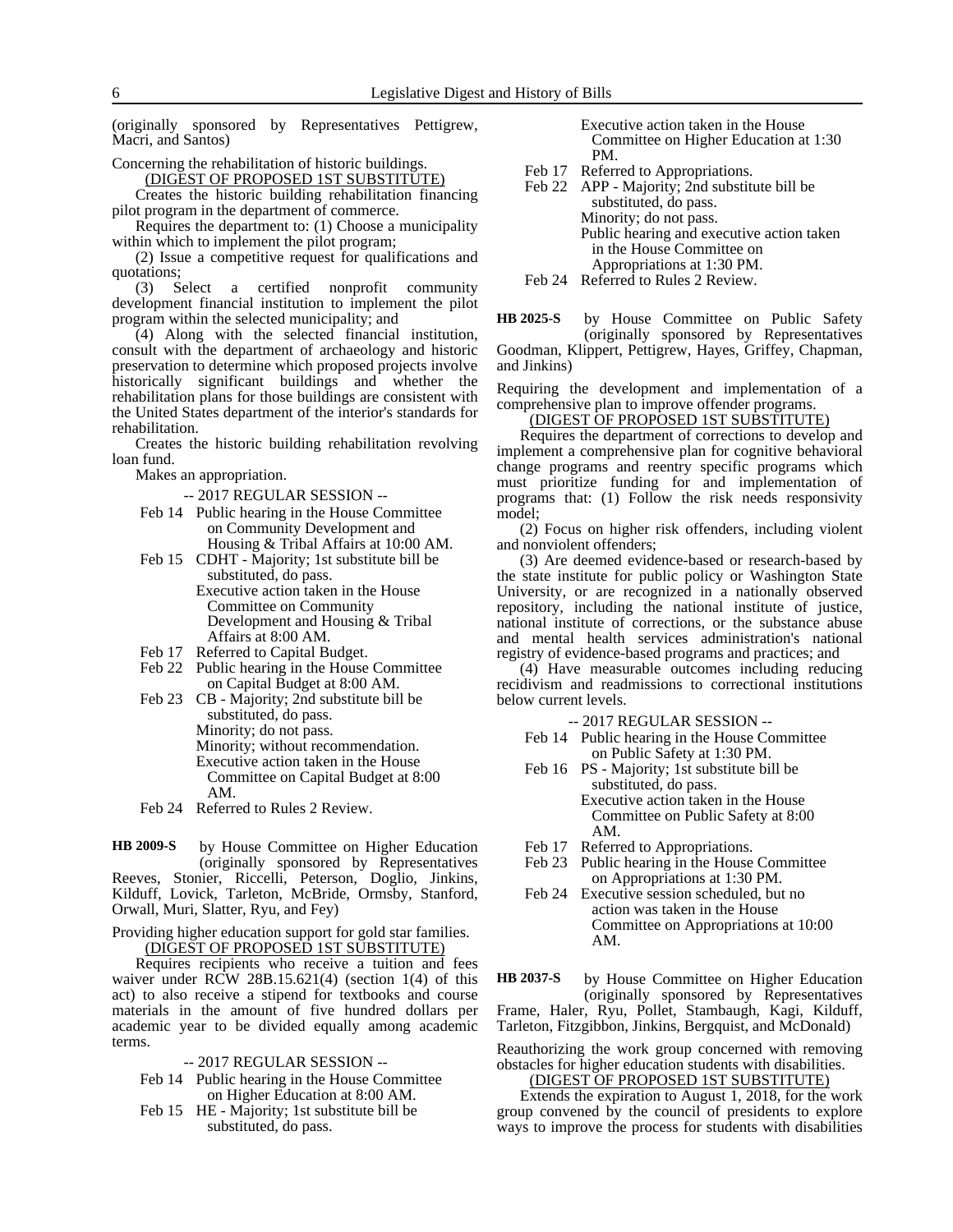when they are transferring between institutions of higher education.

Requires the work group to continue: (1) Developing a plan that focuses on removing obstacles for students with disabilities; and

(2) Addressing changing methods of delivering course content, availability of course materials in an accessible manner, and the supplemental course material provided by third parties.

-- 2017 REGULAR SESSION --

- Feb 14 Public hearing in the House Committee on Higher Education at 8:00 AM.
- Feb 15 HE Majority; 1st substitute bill be substituted, do pass. Executive action taken in the House Committee on Higher Education at 1:30 PM.
- Feb 17 Referred to Rules 2 Review.
- by Representatives Frame, Tarleton, and Santos **HB 2135**

Establishing a mitigation fund for businesses affected by certain pipeline accidents.

Creates the pipeline accident mitigation account.

Authorizes the utilities and transportation commission to, at the direction of the governor, transfer up to five hundred thousand dollars in money collected from penalties assessed under chapter 81.88 RCW (gas and hazardous liquid pipelines) from the pipeline safety account to the pipeline accident mitigation account.

-- 2017 REGULAR SESSION --

Feb 27 First reading, referred to Appropriations (Not Officially read and referred until adoption of Introduction report).

#### **Senate Bills**

by Senate Committee on Early Learning & **SB 5064-S**

K-12 Education (originally sponsored by Senators Fain, Rolfes, Rivers, Pedersen, Ranker, Mullet, Billig, Becker, Braun, King, Darneille, Chase, Carlyle, and Palumbo)

Concerning freedom of expression rights of students at public schools and institutions of higher education.

(DIGEST OF PROPOSED 1ST SUBSTITUTE)

States that students at institutions of higher education have the right to exercise freedom of speech and freedom of the press in school-sponsored media.

Places responsibility on student editors of schoolsponsored media, at public schools and institutions of higher education, for determining the news, opinion, feature, and advertising content of the media subject to certain limitations.

-- 2017 REGULAR SESSION --

- Jan 19 Public hearing in the Senate Committee on Early Learning & K-12 Education at 1:30 PM.
- Feb 16 EDU Majority; 1st substitute bill be substituted, do pass.

Executive action taken in the Senate Committee on Early Learning & K-12 Education at 1:30 PM.

- Feb 17 Passed to Rules Committee for second reading.
- Feb 21 Placed on second reading by Rules Committee.

by Senate Committee on Law & Justice (originally sponsored by Senators Frockt, McCoy, Pedersen, Hasegawa, Darneille, Chase, Hunt, and Wellman) **SB 5073-S**

Concerning recommendations from the joint legislative task force on the use of deadly force in community policing.

#### (DIGEST OF PROPOSED 1ST SUBSTITUTE)

Responds to the recommendations considered by the joint legislative task force on the use of deadly force in community policing on the following subject matter: The state deadly force statute; training and community outreach; law enforcement accountability to its community; data collection; behavioral health; less lethal weapons; and funding and oversight.

Provides that this act is null and void if appropriations are not approved.

- -- 2017 REGULAR SESSION --
- Feb 2 Public hearing in the Senate Committee on Law & Justice at 10:00 AM.
- Feb 16 LAW Majority; 1st substitute bill be substituted, do pass. And refer to Ways & Means. Minority; do not pass. Executive action taken in the Senate Committee on Law & Justice at 10:00 AM.
- Feb 17 Referred to Ways & Means.
- Feb 22 Public hearing in the Senate Committee on Ways & Means at 1:30 PM.
- Feb 23 Executive session scheduled, but no action was taken in the Senate Committee on Ways & Means at 1:30 PM.
- by Senate Committee on Local Government (originally sponsored by Senators Palumbo, **SB 5094-S**

Fain, and Wilson)

Preventing breed-based dog regulations.

(DIGEST OF PROPOSED 1ST SUBSTITUTE)

Prohibits a city or county, unless certain conditions are met, from: (1) Prohibiting the possession of a dog based upon its breed;

(2) Imposing requirements specific to possession of a dog based upon its breed; or

(3) Declaring a dog dangerous or potentially dangerous based upon its breed.

-- 2017 REGULAR SESSION --

- Jan 17 Public hearing in the Senate Committee on Local Government at 1:30 PM.
- Feb 16 LGOV Majority; 1st substitute bill be substituted, do pass. Minority; without recommendation.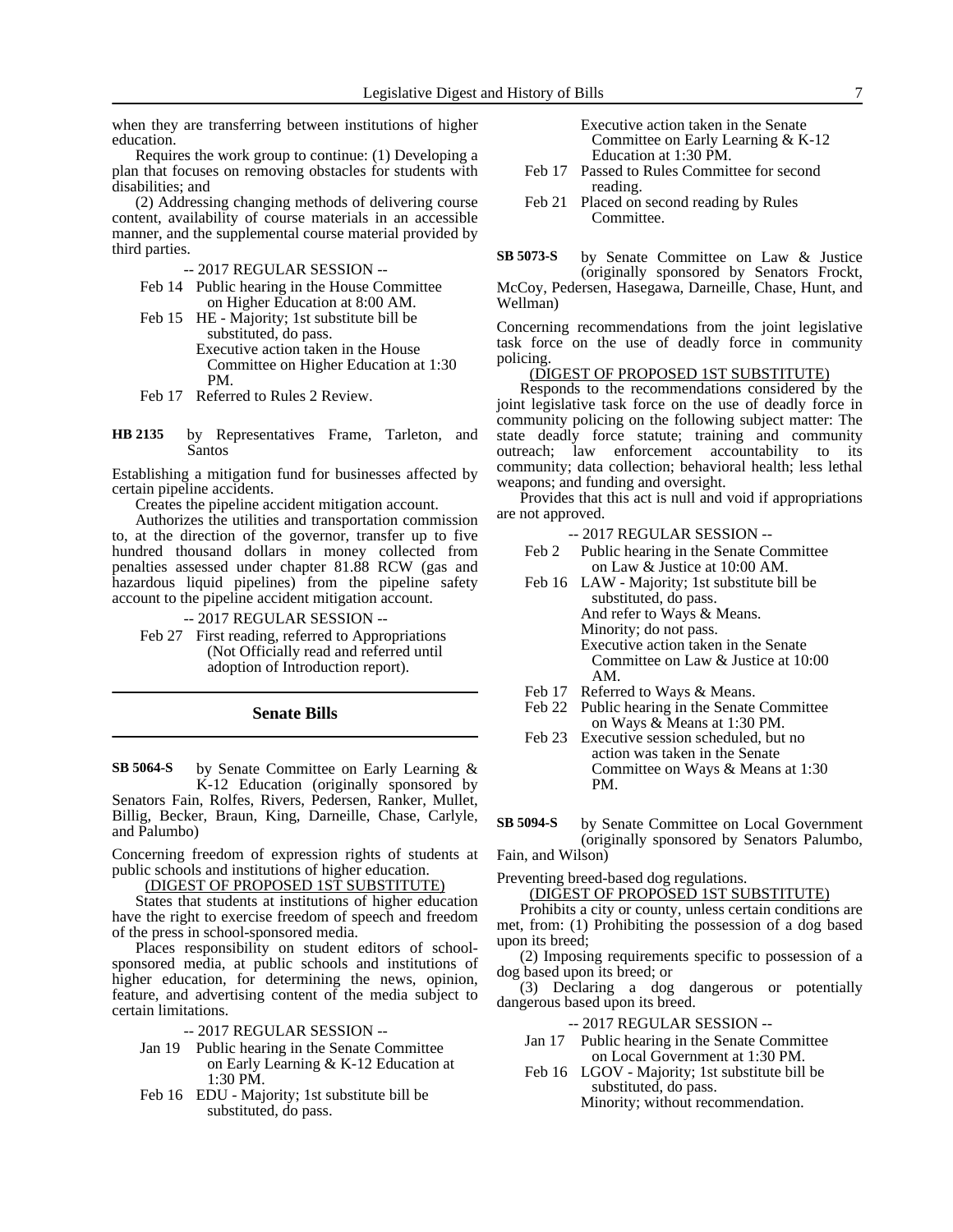Executive action taken in the Senate Committee on Local Government at 1:30 PM.

- Feb 17 Passed to Rules Committee for second reading.
- by Senate Committee on Commerce, Labor & Sports (originally sponsored by Senator **SB 5165-S**

Ericksen)

Concerning snack bar licenses.

(DIGEST OF PROPOSED 1ST SUBSTITUTE)

Authorizes a snack bar licensee to sell, at retail, wine by the glass.

Requires the wine and beer to be consumed in a designated seating area where an instructor leads group activities.

Authorizes a license to be issued to a business whose main purpose is to provide instruction to their customers and where customers participate in art activities such as painting, pottery, or sculpting.

- -- 2017 REGULAR SESSION --
- Jan 25 Public hearing in the Senate Committee on Commerce and Labor & Sports at 1:30 PM.
- Feb 16 CLS Majority; 1st substitute bill be substituted, do pass. Minority; do not pass. Executive action taken in the Senate Committee on Commerce and Labor & Sports at 1:30 PM.
- Feb 17 Passed to Rules Committee for second reading.
- by Senate Committee on State Government (originally sponsored by Senators Miloscia, O'Ban, and Becker) **SB 5223-S**

Concerning safe injection sites in Washington state. (DIGEST OF PROPOSED 1ST SUBSTITUTE)

Declares that the state fully occupies and preempts the entire field of safe injection site regulation within the boundaries of the state, including the registration, licensing, possession, purchase, sale, acquisition, transfer, use, authorization, or any other element relating to safe injection sites.

Provides for submission of this act to a vote of the people.

- -- 2017 REGULAR SESSION --
- Jan 30 Public hearing in the Senate Committee on Health Care at 10:00 AM.
- Feb 9 Executive action taken in the Senate Committee on Health Care at 10:00 AM.
- Feb 15 Public hearing in the Senate Committee on State Government at 8:00 AM.
- Feb 17 SGOV Majority; 1st substitute bill be substituted, do pass.

Minority; do not pass.

Passed to Rules Committee for second reading.

Executive action taken in the Senate Committee on State Government at 8:00 AM.

Feb 24 Placed on second reading by Rules Committee.

by Senate Committee on Early Learning & K-12 Education (originally sponsored by Senators Zeiger, Fain, Mullet, Rolfes, Chase, Kuderer, and Hunt) **SB 5258-S**

Creating the Washington academic, innovation, and mentoring (AIM) program.

(DIGEST OF PROPOSED 1ST SUBSTITUTE)

Creates the Washington academic, innovation, and mentoring program to enable eligible neighborhood youth development entities to provide out-of-school time programs for youth six to eighteen years of age.

-- 2017 REGULAR SESSION --

- Jan 31 Public hearing in the Senate Committee on Early Learning & K-12 Education at 1:30 PM.
- Feb 16 EDU Majority; 1st substitute bill be substituted, do pass. And refer to Ways & Means. Minority; without recommendation. Executive action taken in the Senate Committee on Early Learning & K-12 Education at 1:30 PM.
- Feb 17 Referred to Ways & Means.<br>Feb 23 Public hearing in the Senate
- Public hearing in the Senate Committee on Ways & Means at 1:30 PM.
- Feb 24 WM Majority; 2nd substitute bill be substituted, do pass. Minority; without recommendation. Passed to Rules Committee for second reading.
	- Executive action taken in the Senate Committee on Ways & Means at 11:00 AM.

by Senate Committee on Health Care (originally sponsored by Senators Rivers, Cleveland, Darneille, Fain, and Keiser; by request of **SB 5259-S**

Governor Inslee)

Changing the designation of the state behavioral health authority from the department of social and health services to the health care authority and transferring the related powers, functions, and duties to the health care authority and the department of health.

#### (DIGEST OF PROPOSED 1ST SUBSTITUTE)

Transfers the powers, duties, and functions of the department of social and health services pertaining to the behavioral health system and purchasing function of the behavioral health administration, except for oversight and management of state-run mental health institutions and licensing and certification activities, to the state health care authority to the extent necessary to carry out the purposes of this act.

Transfers the powers, duties, and functions of the department of social and health services pertaining to licensing and certification of behavioral health provider agencies and facilities, except for state-run mental health institutions, to the department of health to the extent necessary to carry out the purposes of this act.

Requires the state health care authority to establish a work group to assure that the transition of the state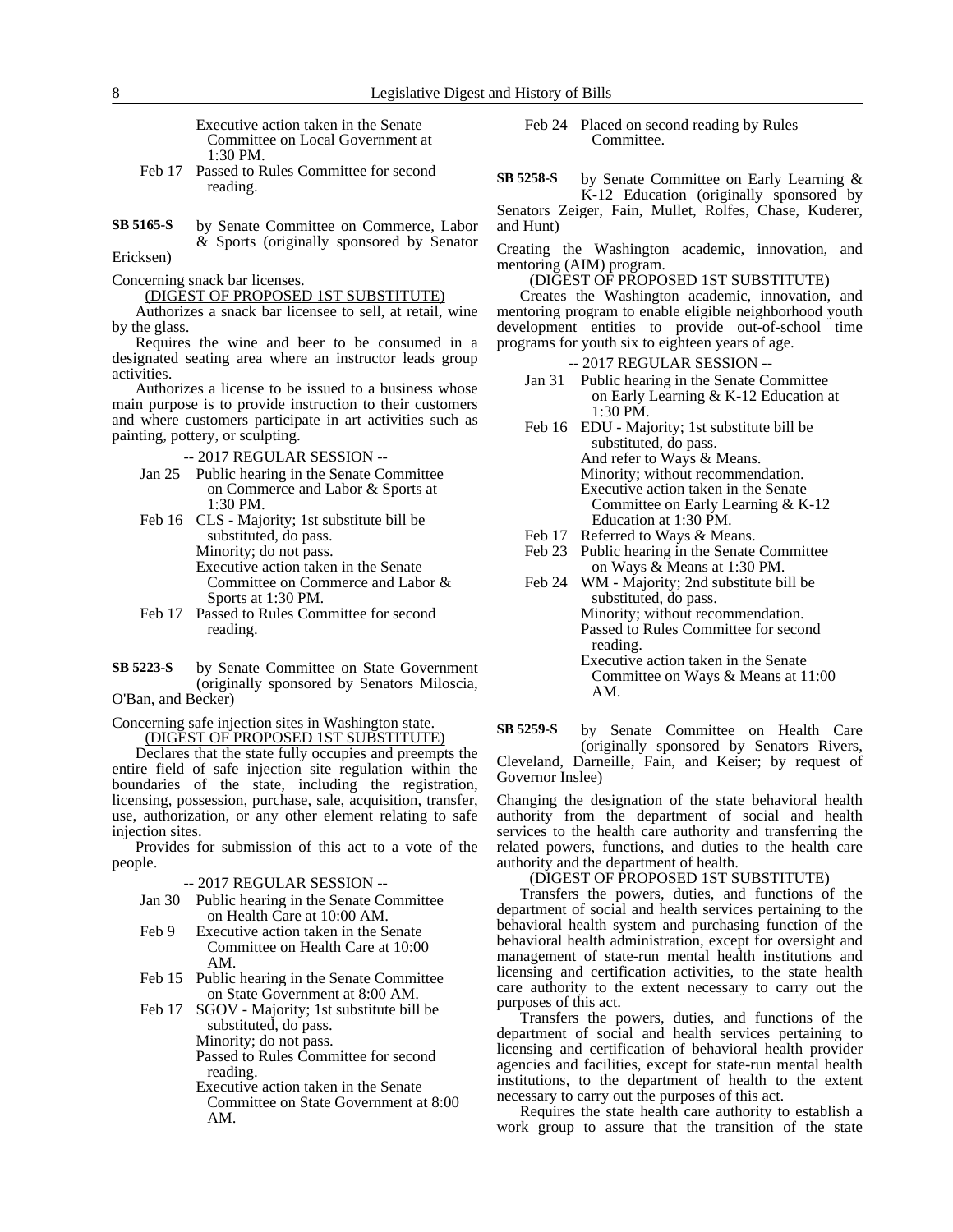behavioral health authority does not affect the integration of behavioral health services.

- -- 2017 REGULAR SESSION --
- Jan 31 Public hearing in the Senate Committee on Health Care at 10:00 AM.
- Feb 16 HLTH Majority; 1st substitute bill be substituted, do pass. And refer to Ways & Means. Minority; without recommendation. Executive action taken in the Senate Committee on Health Care at 10:00 AM.
- Feb 17 Referred to Ways & Means.
- Feb 21 Public hearing in the Senate Committee on Ways & Means at 1:30 PM.
- by Senate Committee on State Government (originally sponsored by Senators Becker, Rivers, Brown, Miloscia, O'Ban, Zeiger, and Angel) **SB 5372-S**

Addressing state audit findings of noncompliance with state law.

(DIGEST OF PROPOSED 1ST SUBSTITUTE)

Requires a state agency, within thirty days of receipt of an audit containing findings of noncompliance with state law, to submit a response and a plan for remediation to the office of financial management.

Requires the office of financial management, within sixty days of receipt of the audit, to submit the state agency's response and a plan for remediation to the governor, the state auditor, the joint legislative audit and review committee, and the relevant fiscal and policy committees of the senate and house of representatives.

-- 2017 REGULAR SESSION --

- Feb 3 Public hearing in the Senate Committee on State Government at 8:00 AM.
- Feb 17 SGOV Majority; 1st substitute bill be substituted, do pass.

Passed to Rules Committee for second reading.

Executive action taken in the Senate Committee on State Government at 8:00 AM.

by Senate Committee on Early Learning & K-12 Education (originally sponsored by Senators Liias, Zeiger, Billig, Hunt, and Frockt) **SB 5449-S**

Concerning digital citizenship, media literacy, and internet safety in schools.

(DIGEST OF PROPOSED 1ST SUBSTITUTE)

Requires the Washington state school directors' association to: (1) Review and revise its model policy and procedures on electronic resources and internet safety to better support digital citizenship, media literacy, and internet safety in schools; and

(2) Develop a checklist of items for school districts to consider when updating their policy and procedures.

Requires the office of the superintendent of public instruction to: (1) Survey teacher-librarians, principals, and technology directors to understand how they are currently integrating digital citizenship and media literacy education in their curriculum; and

(2) Create a web-based location with links to recommended successful practices and resources to support digital citizenship, media literacy, and internet safety.

-- 2017 REGULAR SESSION --

- Feb 13 Public hearing in the Senate Committee on Early Learning & K-12 Education at 1:30 PM.
- Feb 16 EDU Majority; 1st substitute bill be substituted, do pass. Executive action taken in the Senate Committee on Early Learning & K-12 Education at 1:30 PM.
- Feb 17 Passed to Rules Committee for second reading.
- Feb 21 Placed on second reading by Rules Committee.
- by Senate Committee on State Government (originally sponsored by Senators Miloscia, Zeiger, and Pearson) **SB 5455-S**

Concerning statewide cybersecurity performance.

(DIGEST OF PROPOSED 1ST SUBSTITUTE)

Requires the consolidated technology services agency to: (1) Mutually develop procedures with the legislature, including enforceable nondisclosure agreements, for providing information about the state's cybersecurity infrastructure, performance, and posture with members of the state legislature to enable them to effectively perform their constitutional duties;

(2) Provide excellence assessments of the agency's operations every two years; and

(3) Transmit completed excellence assessments and feedback reports to pertinent legislative committees and the office of the governor.

Requires the office of the state chief information officer to include the following in its state strategic information technology plan: One-year and five-year projections for the use of information technology and electronic access to government records, information, and services.

-- 2017 REGULAR SESSION --

- Feb 1 Public hearing in the Senate Committee on State Government at 8:00 AM.
- Feb 17 SGOV Majority; 1st substitute bill be substituted, do pass.

And refer to Ways & Means. Minority; do not pass. Referred to Ways & Means. Executive action taken in the Senate Committee on State Government at 8:00 AM.

by Senate Committee on Health Care (originally sponsored by Senators Rivers, Cleveland, Bailey, Rolfes, Brown, Frockt, Keiser, and Carlyle) **SB 5471-S**

Concerning the reimbursement rate primary care providers receive to participate in medicaid.

# (DIGEST OF PROPOSED 1ST SUBSTITUTE)

Requires a medicaid payment for primary care services furnished by a nurse practitioner, a physician assistant, a naturopathic physician, a physician with a primary specialty designation of family medicine, general internal medicine, or pediatric medicine or provided by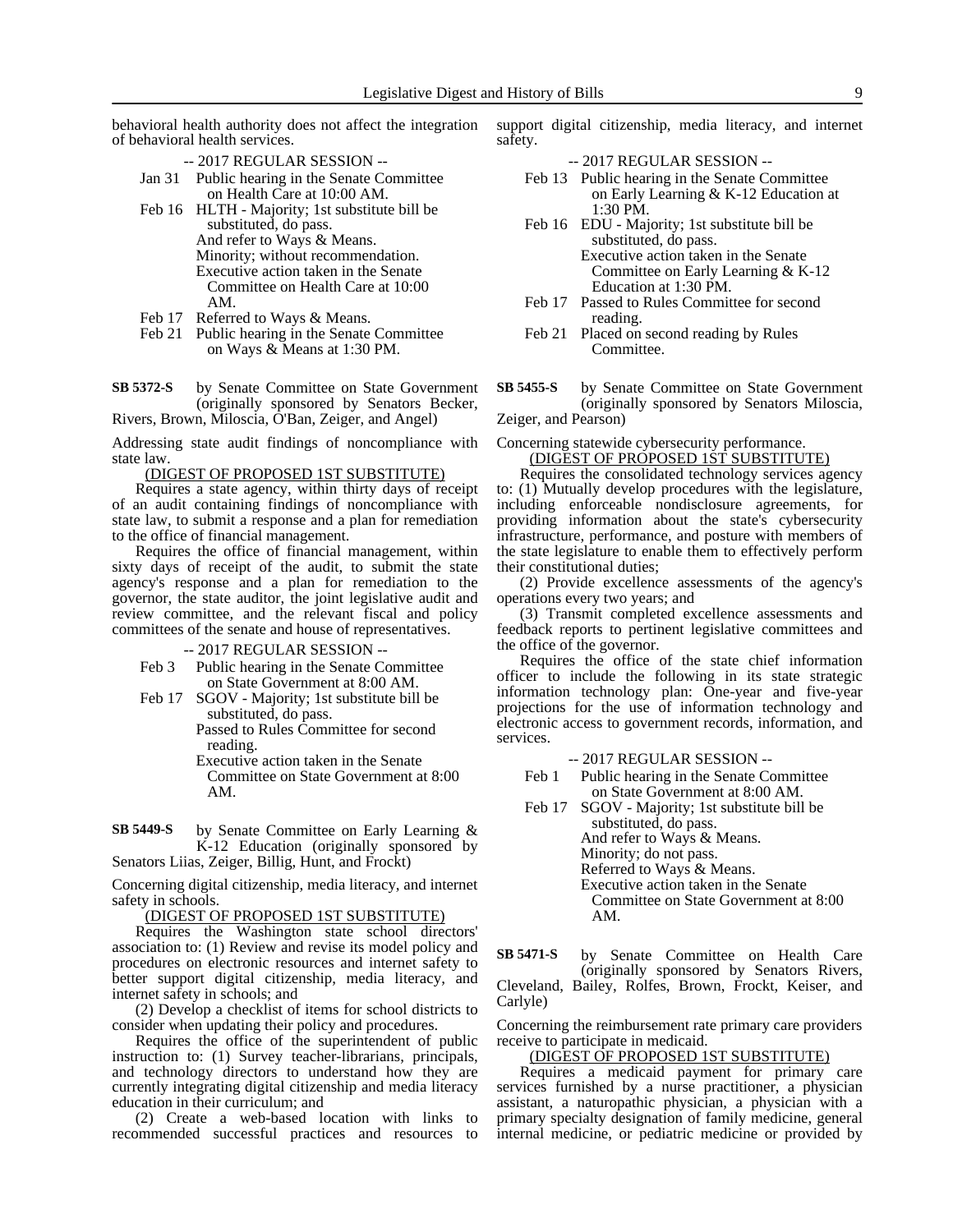subspecialists within these primary specialties, on a feefor-service basis as well as through managed health care systems, to be at a rate not less than one hundred percent of the payment rate that applies to those services and providers under medicare.

-- 2017 REGULAR SESSION --

- Feb 9 Public hearing in the Senate Committee on Health Care at 10:00 AM.
- Feb 16 HLTH Majority; 1st substitute bill be substituted, do pass. And refer to Ways & Means. Executive action taken in the Senate Committee on Health Care at 10:00 AM.
- Feb 17 Referred to Ways & Means.

by Senate Committee on Early Learning & K-12 Education (originally sponsored by Senators Zeiger, Rolfes, Chase, Keiser, Hunt, Saldaña, and Wellman; by request of Superintendent of Public Instruction) **SB 5487-S**

Allowing retired teachers and retired principals to be employed as mentors.

(DIGEST OF PROPOSED 1ST SUBSTITUTE)

Expands postretirement options for educators to allow retired teachers or retired principals to be employed as: (1) A substitute teacher in an instructional capacity;

(2) A mentor to teachers; or

(3) An adviser to students in teacher preparation programs.

-- 2017 REGULAR SESSION --

- Feb 9 Public hearing in the Senate Committee on Early Learning & K-12 Education at 1:30 PM.
- Feb 16 EDU Majority; 1st substitute bill be substituted, do pass. And refer to Ways & Means.
	- Executive action taken in the Senate Committee on Early Learning & K-12 Education at 1:30 PM.
- Feb 17 Referred to Ways & Means.

by Senate Committee on Local Government<br>
(originally sponsored by Senators sponsored by **SB 5500-S**

Honeyford, Zeiger, Schoesler, Wilson, Angel, and Hobbs)

Concerning the state building code council.

(DIGEST OF PROPOSED 1ST SUBSTITUTE)

Allows substantial amendments to the codes to be adopted no more frequently than every six years after the adoption and implementation of the 2016 codes referenced in RCW 19.27.031.

Authorizes the state building code council to enact emergency statewide amendments to the state building codes if an amendment is needed: (1) To address a critical life and safety need;

(2) To address a specific new or amended statute;

(3) For consistency with state or federal regulations; or (4) To correct errors or omissions.

Requires the department of enterprise services, with the advice and input from the members of the state building code council, to employ permanent and temporary staff and contract for services for the state building code council.

Changes the composition of the state building code council.

-- 2017 REGULAR SESSION --

- Feb 2 Public hearing in the Senate Committee on Local Government at 1:30 PM.
- Feb 16 LGOV Majority; 1st substitute bill be substituted, do pass. And refer to Ways & Means. Minority; without recommendation. Executive action taken in the Senate Committee on Local Government at 1:30 PM.
- Feb 17 Referred to Ways & Means.
- Feb 22 Public hearing in the Senate Committee on Ways & Means at 1:30 PM.
- Feb 23 WM Majority; do pass 1st substitute bill proposed by Local Government. Minority; do not pass. Executive action taken in the Senate Committee on Ways & Means at 1:30
- PM. Feb 24 Passed to Rules Committee for second reading.

by Senate Committee on Health Care (originally sponsored by Senators Walsh, Darneille, Rivers, Braun, and Keiser) **SB 5540-S**

Creating an oral health pilot program for adults with diabetes and pregnant women.

#### (DIGEST OF PROPOSED 1ST SUBSTITUTE)

Requires the state health care authority to begin a three-year pilot program with the Washington dental service foundation to test enhanced dental benefits for medicaid apple health adults with diabetes and pregnant women.

Expires June 30, 2022.

- -- 2017 REGULAR SESSION -- Feb 14 Public hearing in the Senate Committee
- on Health Care at 10:00 AM. Feb 16 HLTH - Majority; 1st substitute bill be

substituted, do pass. And refer to Ways & Means. Executive action taken in the Senate Committee on Health Care at 10:00 AM.

- Feb 17 Referred to Ways & Means.
- Feb 21 Public hearing in the Senate Committee on Ways & Means at 1:30 PM.
- Feb 23 WM Majority; 2nd substitute bill be substituted, do pass. Executive action taken in the Senate
	- Committee on Ways & Means at 1:30 PM.
- Feb 24 Passed to Rules Committee for second reading.

#### by Senate Committee on Commerce, Labor & Sports (originally sponsored by Senator **SB 5565-S**

Warnick)

Concerning employment laws regarding transportation contractors, including the definition of "truck."

(DIGEST OF PROPOSED 1ST SUBSTITUTE)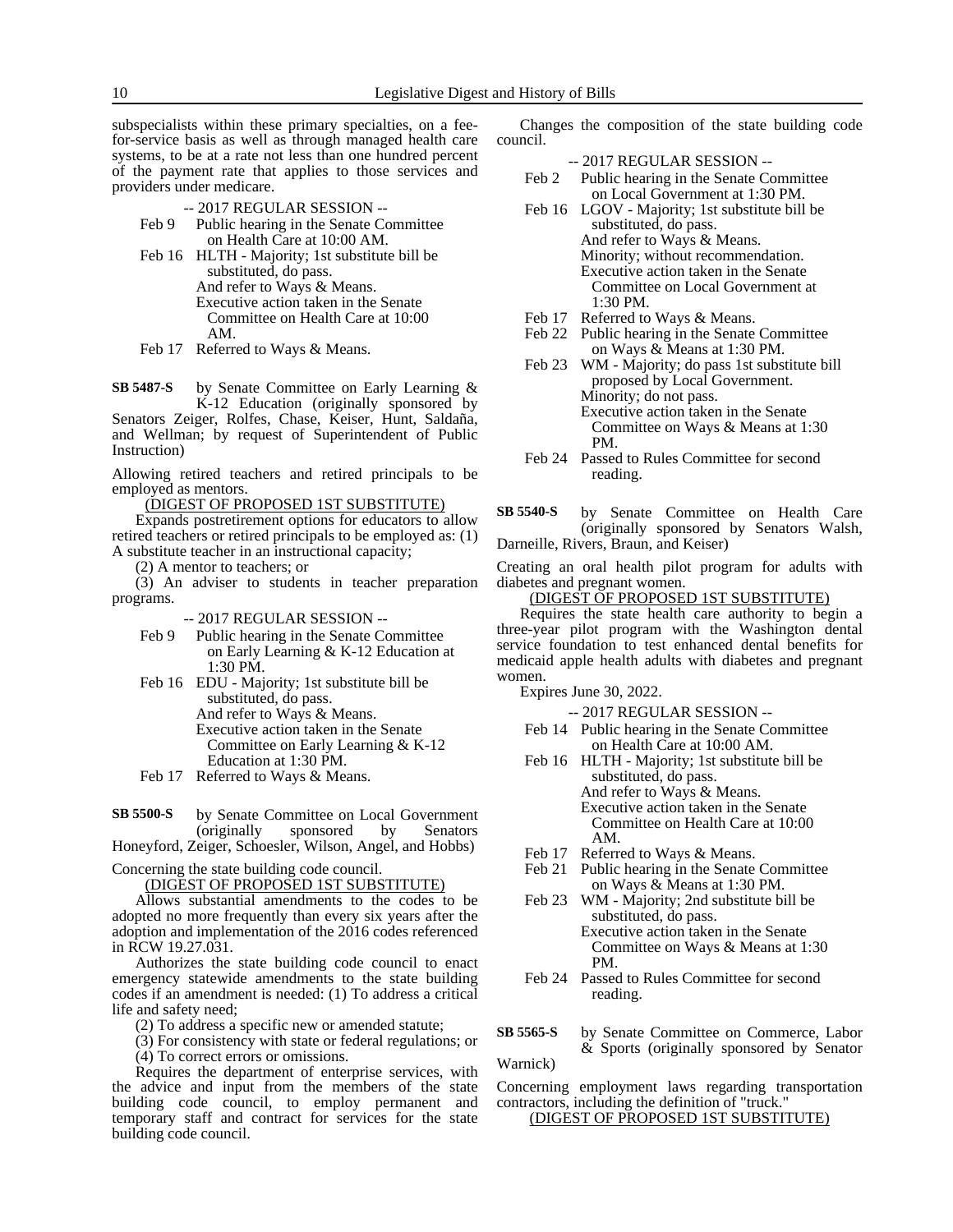Exempts the following from the definition of "worker" for purposes of the state industrial insurance act: A person operating a truck, as "truck" is defined in RCW 46.04.653, which he or she owns, and which is leased to a motor carrier or for which he or she provides services as a licensed motor carrier to a freight broker.

-- 2017 REGULAR SESSION --

- Feb 15 Public hearing in the Senate Committee on Commerce and Labor & Sports at 1:30 PM.
- Feb 16 CLS Majority; 1st substitute bill be substituted, do pass. Minority; do not pass. Executive action taken in the Senate Committee on Commerce and Labor & Sports at 1:30 PM.
- Feb 17 Passed to Rules Committee for second reading.
- by Senate Committee on Law & Justice (originally sponsored by Senator Pearson) **SB 5578-S**

Concerning sex offender registry information.

(DIGEST OF PROPOSED 1ST SUBSTITUTE)

Requires local law enforcement agencies to share sex offender registry information, for offenders classified as risk level I, with an individual who requests the information.

Authorizes a person to petition the superior court to be relieved of the duty to register if the person: (1) Is required to register for a conviction in this state;

(2) Is classified as a risk level I; and

(3) Is not prohibited from petitioning for relief from registration.

Requires the person to have spent five consecutive years in the community without being convicted of a disqualifying offense during that time period.

-- 2017 REGULAR SESSION --

Feb 8 Public hearing in the Senate Committee on Law & Justice at 8:00 AM.

Feb 16 LAW - Majority; 1st substitute bill be substituted, do pass. Minority; do not pass. Executive action taken in the Senate Committee on Law & Justice at 10:00 AM.

- Feb 17 Passed to Rules Committee for second reading.
- by Senate Committee on State Government (originally sponsored by Senator Fortunato) **SB 5616-S**

Limiting the enforcement of administrative rules and policies.

(DIGEST OF PROPOSED 1ST SUBSTITUTE)

Prohibits a rule or policy of a state agency from being enforced unless and until the rule or policy has been: (1) Adopted pursuant to the administrative procedure act;

 $(2)$  Codified in the Washington Administrative Code; and

(3) Ratified by act of the legislature or adopted by an agency that has successfully completed an excellence assessment by an independent examiner.

-- 2017 REGULAR SESSION --

- Feb 15 Public hearing in the Senate Committee on State Government at 8:00 AM.
- Feb 17 SGOV Majority; 1st substitute bill be substituted, do pass. Minority; do not pass. On motion, referred to Ways & Means. Executive action taken in the Senate Committee on State Government at 8:00 AM.
- by Senate Committee on State Government (originally sponsored by Senator Honeyford) **SB 5645-S**

Concerning withdrawal of candidacy.

(DIGEST OF PROPOSED 1ST SUBSTITUTE)

Changes the time frame in which a candidate may withdraw his or her declaration of candidacy.

-- 2017 REGULAR SESSION --

- Feb 15 Public hearing in the Senate Committee on State Government at 8:00 AM.
- Feb 17 SGOV Majority; 1st substitute bill be substituted, do pass. Passed to Rules Committee for second reading.

Executive action taken in the Senate Committee on State Government at 8:00 AM.

Feb 21 On motion, referred to Rules Green Sheet for second reading.

by Senate Committee on Early Learning & K-12 Education (originally sponsored by **SB 5651-S**

Senators Conway, Becker, and Zeiger)

#### Concerning the siting of schools and school facilities. (DIGEST OF PROPOSED 1ST SUBSTITUTE)

Authorizes a county to designate public school projects as an essential public facility within its jurisdiction and allows school projects to be sited outside the urban growth area based on certain criteria.

Requires a county that is required or chooses to plan under the growth management act, to: (1) As an alternative to designating school projects as an essential public facility, establish, in consultation with affected school districts and affected cities, a process for approving school projects outside of the urban growth area based on certain criteria; and

(2) Amend its process for siting schools outside the urban growth area.

- -- 2017 REGULAR SESSION --
- Feb 13 Public hearing in the Senate Committee on Early Learning & K-12 Education at 1:30 PM.
- Feb 16 EDU Majority; 1st substitute bill be substituted, do pass. Minority; do not pass. Executive action taken in the Senate Committee on Early Learning & K-12

Education at 1:30 PM. Feb 17 Passed to Rules Committee for second reading.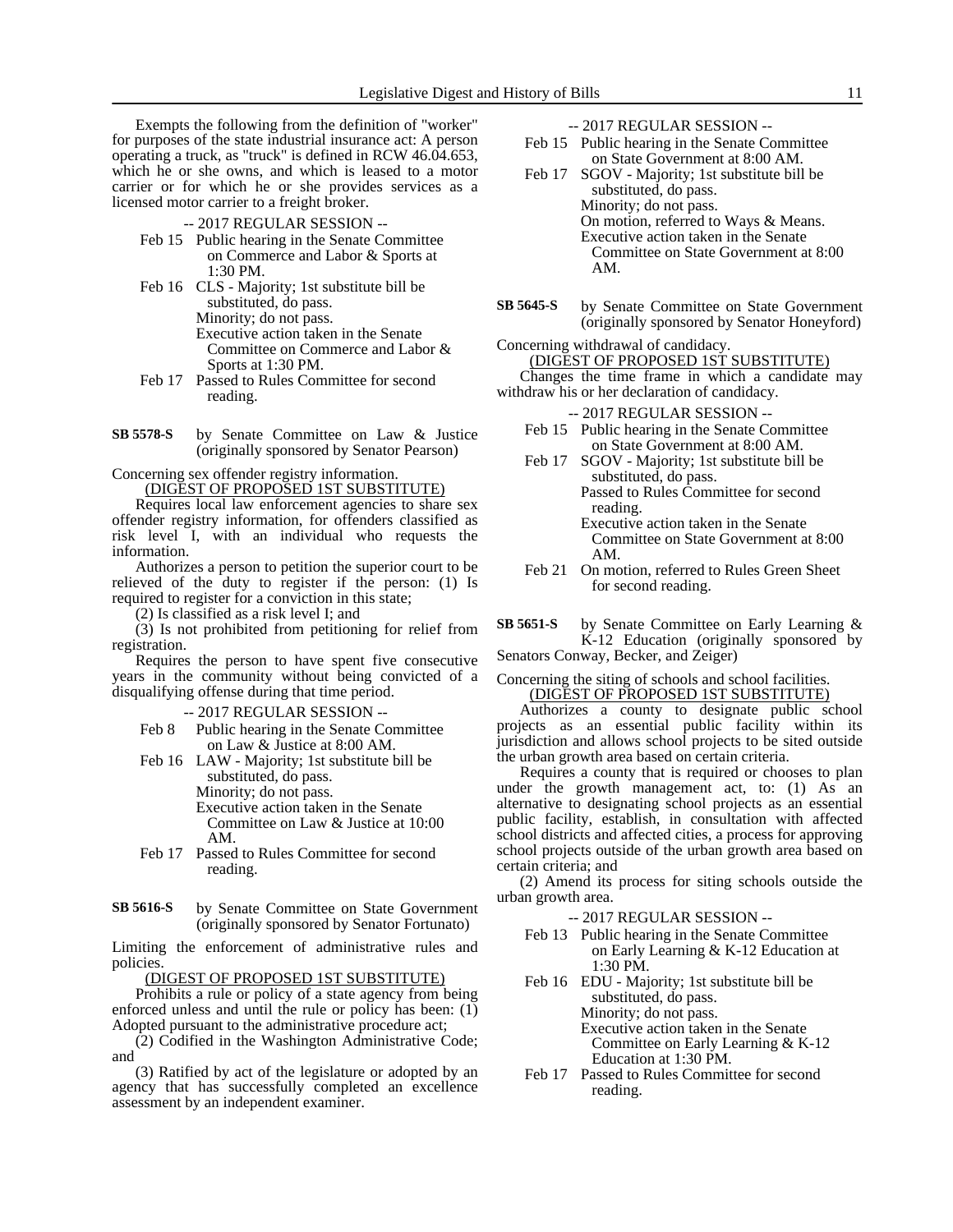by Senate Committee on Local Government (originally sponsored by Senators Miloscia and Rivers) **SB 5657-S**

Concerning the hosting of the homeless by religious organizations.

(DIGEST OF PROPOSED 1ST SUBSTITUTE)

Places restrictions and requirements on certain local governments, and religious organizations who host the homeless on property owned or controlled by the organization.

- -- 2017 REGULAR SESSION --
- Feb 7 Public hearing in the Senate Committee on Local Government at 1:30 PM.
- Feb 16 LGOV Majority; 1st substitute bill be substituted, do pass. Executive action taken in the Senate Committee on Local Government at 1:30 PM.
- Feb 17 Passed to Rules Committee for second reading.
- Feb 21 Placed on second reading by Rules Committee.

by Senate Committee on Energy, Environment & Telecommunications (originally sponsored by Senators Warnick, Wellman, Sheldon, Rivers, Wilson, Cleveland, Walsh, Takko, and Rolfes) **SB 5679-S**

Concerning the authority of port districts to provide telecommunications services.

(DIGEST OF PROPOSED 1ST SUBSTITUTE)

Authorizes a port district, within a county that has at least one border along the southern, eastern, or northern border of the state, to: (1) Construct, purchase, acquire, develop, finance, lease, license, handle, provide, add to, contract for, interconnect, alter, improve, repair, operate, and maintain telecommunications facilities within or without the district's limits; and

(2) Select a telecommunications company to operate its telecommunications facilities.

-- 2017 REGULAR SESSION --

- Feb 14 Public hearing in the Senate Committee on Energy and Environment & Telecommunications at 10:00 AM.
- Feb 16 EET Majority; 1st substitute bill be substituted, do pass.
	- Executive action taken in the Senate Committee on Energy and Environment & Telecommunications at 10:00 AM.
- Feb 17 Passed to Rules Committee for second reading.
- Feb 24 Placed on second reading by Rules Committee.
- by Senate Committee on Early Learning & K-12 Education (originally sponsored by Senators Wellman, Fain, Warnick, Walsh, Zeiger, Keiser, Carlyle, Pedersen, Conway, Chase, and Kuderer) **SB 5696-S**

Concerning student participation in breakfast after the beginning of the school day.

(DIGEST OF PROPOSED 1ST SUBSTITUTE)

Requires the period of time designated for student participation in breakfast after the beginning of the school day to be considered instructional hours if all students in the school are provided the opportunity to engage in educational activity planned by and under the direction of school district staff concurrently with the consumption of breakfast.

-- 2017 REGULAR SESSION --

|        | Feb 16 EDU - Majority; 1st substitute bill be |
|--------|-----------------------------------------------|
|        | substituted, do pass.                         |
|        | Public hearing and executive action taken     |
|        | in the Senate Committee on Early              |
|        | Learning & K-12 Education at $1:30$ PM.       |
| Feb 17 | On motion, referred to Ways & Means.          |

by Senate Committee on Local Government (originally sponsored by Senators Hasegawa **SB 5725-S**

and Chase)

Concerning the mitigation of public facilities in certain cities.

(DIGEST OF PROPOSED 1ST SUBSTITUTE)

Requires certain cities, that permit, construct, or operate a public facility in a neighborhood with a high poverty level and a high rate of ethnic diversity, to: (1) Assume the responsibility for the negative impacts that facility has had or might have on the surrounding neighborhood;

(2) Consider the potential or actual disparate racial, social, and economic impacts of the public facility on residents nearby; and

(3) Develop a mitigation plan, which keeps the residents of the impacted neighborhood whole for the costs of the mitigation strategy.

-- 2017 REGULAR SESSION --

- Feb 14 Public hearing in the Senate Committee on Local Government at 1:30 PM.
- Feb 16 LGOV Majority; 1st substitute bill be substituted, do pass. Executive action taken in the Senate Committee on Local Government at 1:30 PM.
- Feb 17 Passed to Rules Committee for second reading.
- Feb 21 Placed on second reading by Rules Committee.

by Senate Committee on State Government (originally sponsored by Senators Liias, Miloscia, and Kuderer; by request of Joint Legislative Systems Committee) **SB 5729-S**

Concerning legislative technology.

(DIGEST OF PROPOSED 1ST SUBSTITUTE)

Changes the following terms in chapter 44.68 RCW: (1) The joint legislative systems administrative committee to the joint legislative technology administrative committee;

(2) The legislative service center to the office of legislative technology solutions;

(3) The legislative systems coordinator to the legislative technology director; and

(4) The joint legislative systems committee to the joint legislative technology committee.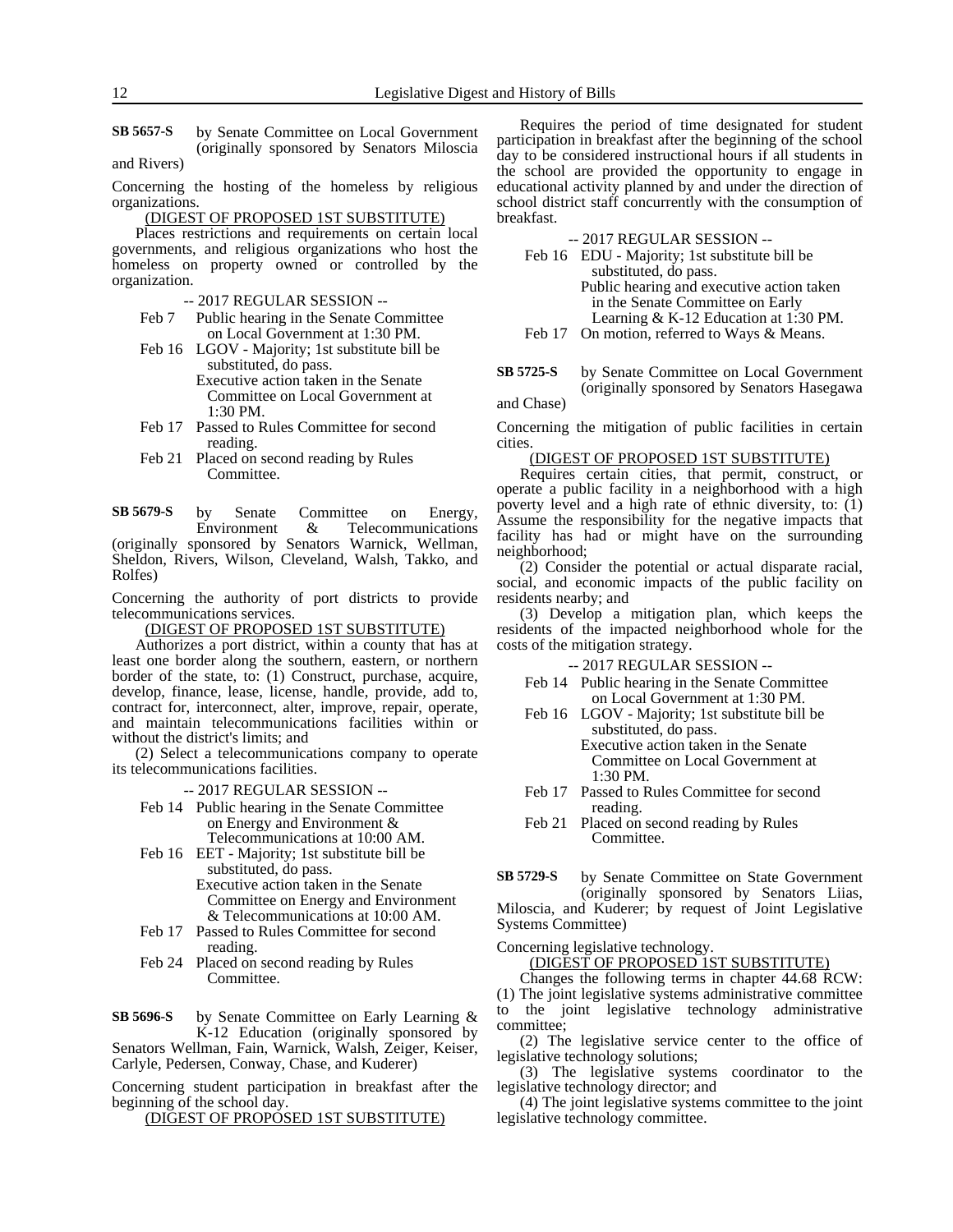-- 2017 REGULAR SESSION --

- Feb 15 Public hearing in the Senate Committee on State Government at 8:00 AM.
- Feb 17 SGOV Majority; 1st substitute bill be substituted, do pass.

Passed to Rules Committee for second reading. Executive action taken in the Senate Committee on State Government at 8:00 AM.

by Senate Committee on Health Care (originally sponsored by Senators Kuderer and Keiser) **SB 5744-S**

Addressing prescription coverage and the use of mail order service.

(DIGEST OF PROPOSED 1ST SUBSTITUTE)

Requires health carriers, for health plans that include prescription drug coverage, to: (1) Ensure enrollees are protected from unintentional use of or enrollment in mail order prescription drug services; and

(2) Include in a contract with a pharmacy benefit manager, a requirement that the manager obtains affirmative authorization from a health plan enrollee before filling an enrollee's prescription through a mail order prescription drug service.

-- 2017 REGULAR SESSION --

- Feb 13 Public hearing in the Senate Committee on Health Care at 8:00 AM.
- Feb 16 HLTH Majority; 1st substitute bill be substituted, do pass. Minority; without recommendation. Executive action taken in the Senate

Committee on Health Care at 10:00 AM.

Feb 17 Passed to Rules Committee for second reading.

by Senate Committee on Agriculture, Water, Trade & Economic Development (originally sponsored by Senators Warnick and Chase; by request of Department of Agriculture) **SB 5750-S**

Concerning livestock inspection.

#### (DIGEST OF PROPOSED 1ST SUBSTITUTE)

Requires a licensee, when a livestock inspection is required, to collect from the consignor and pay to the state department of agriculture a per head inspection fee for each animal inspected or a time and mileage fee, whichever is greater.

Increases fees for the following: (1) Inspection of cattle at a processing plant where the United States department of agriculture maintains a meat inspection program;

(2) Issuance of an inspection certificate by the director of the state department of agriculture; and

(3) The time and mileage fee.

Requires the state department of agriculture to submit a report to the legislative committees having oversight over agriculture and to the livestock identification advisory board.

-- 2017 REGULAR SESSION --

- Feb 14 Public hearing in the Senate Committee on Agriculture, Water, and Trade & Economic Development at 8:00 AM.
- Feb 16 AWTE Majority; 1st substitute bill be substituted, do pass. Minority; do not pass. Minority; without recommendation. Executive action taken in the Senate Committee on Agriculture, Water, and Trade & Economic Development at 8:00 AM.
- Feb 17 Passed to Rules Committee for second reading.
- by Senate Committee on Local Government (originally sponsored by Senator Short) **SB 5755-S**

Simplifying the population growth criteria for planning required by the growth management act.

#### (DIGEST OF PROPOSED 1ST SUBSTITUTE)

Revises the growth management act to simplify the population growth criteria for planning required by the act.

- -- 2017 REGULAR SESSION --
- Feb 9 Public hearing in the Senate Committee on Local Government at 1:30 PM.
- Feb 16 LGOV Majority; 1st substitute bill be substituted, do pass. And refer to Ways & Means. Executive action taken in the Senate Committee on Local Government at 1:30 PM.
- Feb 17 Referred to Ways & Means.
- Feb 22 Public hearing in the Senate Committee on Ways & Means at 1:30 PM.
- Feb 24 WM Majority; do pass 1st substitute bill proposed by Local Government. Minority; do not pass. Passed to Rules Committee for second reading. Executive action taken in the Senate

Committee on Ways & Means at 11:00 AM.

by Senate Committee on Early Learning & K-12 Education (originally sponsored by **SB 5758-S**

Senators Rivers, Rolfes, Keiser, Frockt, and Wellman)

Increasing college and career readiness and graduation rates in public schools.

(DIGEST OF PROPOSED 1ST SUBSTITUTE)

Creates the high school graduation and college and career readiness account.

Requires the legislature, at each regular session in an odd-numbered year, to appropriate from the account amounts equaling not less than four hundred dollars per full-time equivalent student enrolled in a public middle school and high school per school year, for state support of the requirements of this act during the ensuing biennium.

Requires the amounts distributed to school districts to be used to establish or expand: (1) Career and technical education programs in middle schools, high schools, or skill centers;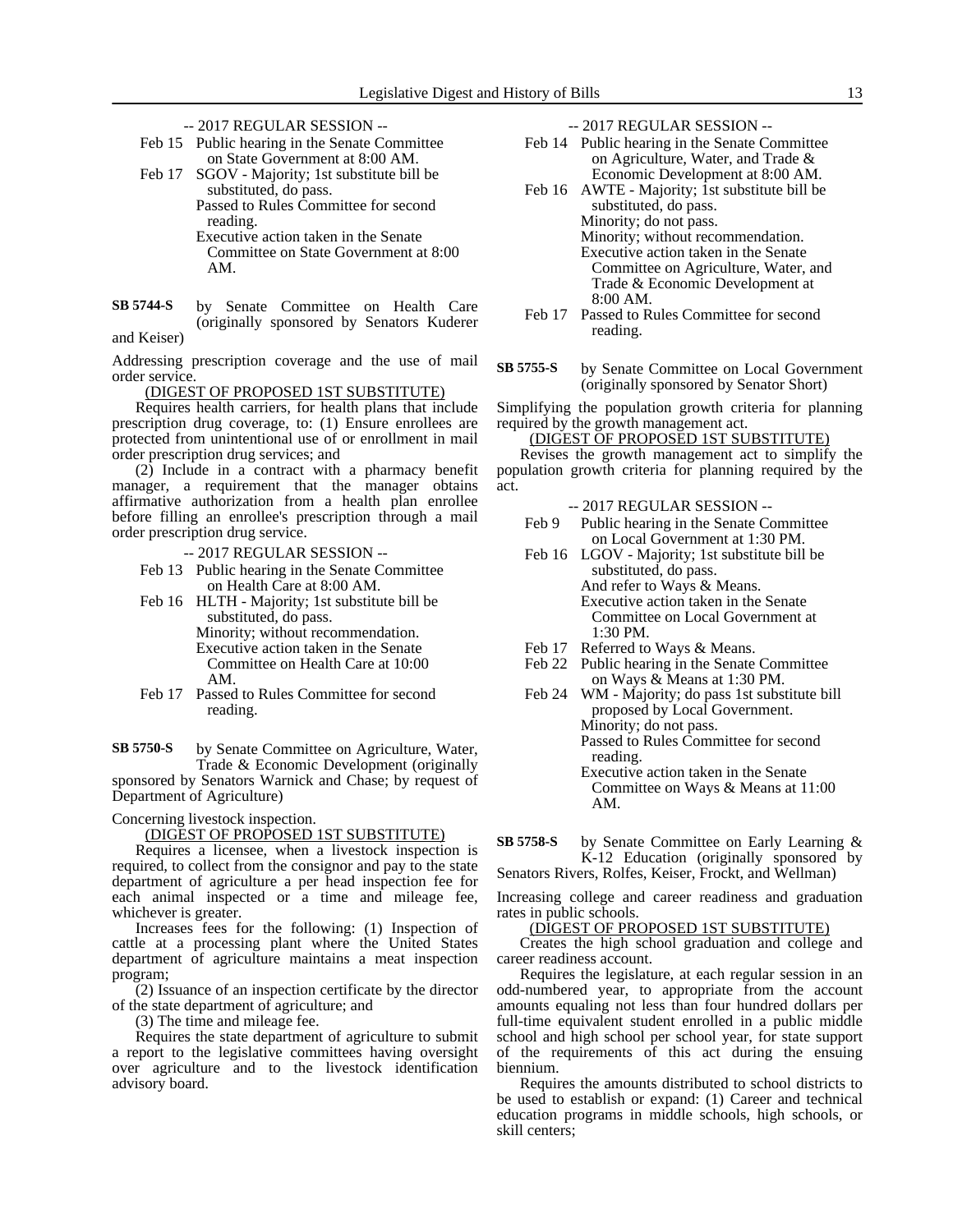(2) College-level courses in high schools;

(3) Drop-out prevention strategies in middle schools and high schools; and

(4) Courses, counseling, and coaching in middle school and high school to provide early exposure for students to employment opportunities and requirements and options for postsecondary education.

Requires the joint legislative audit and review committee to review and report on the performance of school districts receiving certain funds under this act.

Requires the state auditor to conduct financial and program audits of the uses and effectiveness of certain appropriated funds under this act.

-- 2017 REGULAR SESSION --

- Feb 16 EDU Majority; 1st substitute bill be substituted, do pass. And refer to Ways & Means. Minority; without recommendation. Public hearing and executive action taken in the Senate Committee on Early Learning & K-12 Education at 1:30 PM. Feb 17 Referred to Ways & Means.
- Feb 22 Public hearing in the Senate Committee
	- on Ways & Means at 1:30 PM.

by Senate Committee on Natural Resources & Parks (originally sponsored by Senators McCoy, Hunt, and Hasegawa) **SB 5761-S**

Establishing a joint legislative task force on certain fish and shellfish enforcement issues.

(DIGEST OF PROPOSED 1ST SUBSTITUTE)

Creates the joint legislative task force on fish and shellfish enforcement issues to review issues relating to fish and shellfish enforcement, recordkeeping, and public records.

Requires the department of fish and wildlife to cooperate with the task force and provide information as the task force may request.

Expires June 30, 2018.

-- 2017 REGULAR SESSION --

- Feb 14 Public hearing in the Senate Committee on Natural Resources & Parks at 1:30 PM.
- Feb 16 NRP Majority; 1st substitute bill be substituted, do pass. Minority; do not pass. Executive action taken in the Senate Committee on Natural Resources & Parks at 1:30 PM.
- Feb 17 Passed to Rules Committee for second reading.

by Senate Committee on Commerce, Labor & Sports (originally sponsored by Senators Fortunato and Baumgartner) **SB 5781-S**

Concerning special occasion and banquet provisions for charitable or nonprofit organizations.

(DIGEST OF PROPOSED 1ST SUBSTITUTE)

Imposes a fee of ten dollars per day for a special occasion and banquet permit to be issued to a nonprofit society or organization to sell and provide spirits, beer, and wine at no charge by individual servings at a specified event such as a picnic, a special occasion, or a banquet.

-- 2017 REGULAR SESSION --

- Feb 15 Public hearing in the Senate Committee on Commerce and Labor & Sports at 1:30 PM.
- Feb 16 CLS Majority; 1st substitute bill be substituted, do pass. Minority; do not pass. Minority; without recommendation. Executive action taken in the Senate Committee on Commerce and Labor & Sports at 1:30 PM.
- Feb 17 Passed to Rules Committee for second reading.

by Senate Committee on Local Government (originally sponsored by Senators Short, Sheldon, Angel, and Wilson) **SB 5790-S**

Concerning the economic development element of the growth management act.

(AS OF SENATE 2ND READING 2/22/17)

Establishes the economic revitalization act.

Provides common sense direction for the application of the growth management act by reaffirming that local governments have broad authority to make decisions that will provide family-wage jobs and increase opportunities for hard-working taxpayers in communities with deteriorating economies.

-- 2017 REGULAR SESSION --

- Feb 14 Public hearing in the Senate Committee on Local Government at 1:30 PM.
- Feb 16 LGOV Majority; 1st substitute bill be substituted, do pass. Executive action taken in the Senate Committee on Local Government at
- Feb 17 Passed to Rules Committee for second reading.
- Feb 21 Placed on second reading by Rules Committee.

 $1:30$  PM.

- Feb 22 1st substitute bill substituted. Rules suspended. Placed on Third Reading. Third reading, passed; yeas, 31; nays, 18; absent, 0; excused, 0.
	- -- IN THE HOUSE --
- Feb 23 First reading, referred to Environment (Not Officially read and referred until adoption of Introduction report).
- by Senate Committee on State Government (originally sponsored by Senators Braun, O'Ban, Brown, King, Short, Fortunato, Sheldon, Warnick, **SB 5798-S**

Angel, Becker, Schoesler, Zeiger, and Wilson)

Changing rule-making requirements to require a yearly expiration.

#### (DIGEST OF PROPOSED 1ST SUBSTITUTE)

Requires a rule adopted or amended before November 1st of any year to expire on June 1st of the year following adoption unless the legislature acts to postpone the expiration, unless the agency adopting the rule has successfully completed an excellence assessment by an independent examiner.